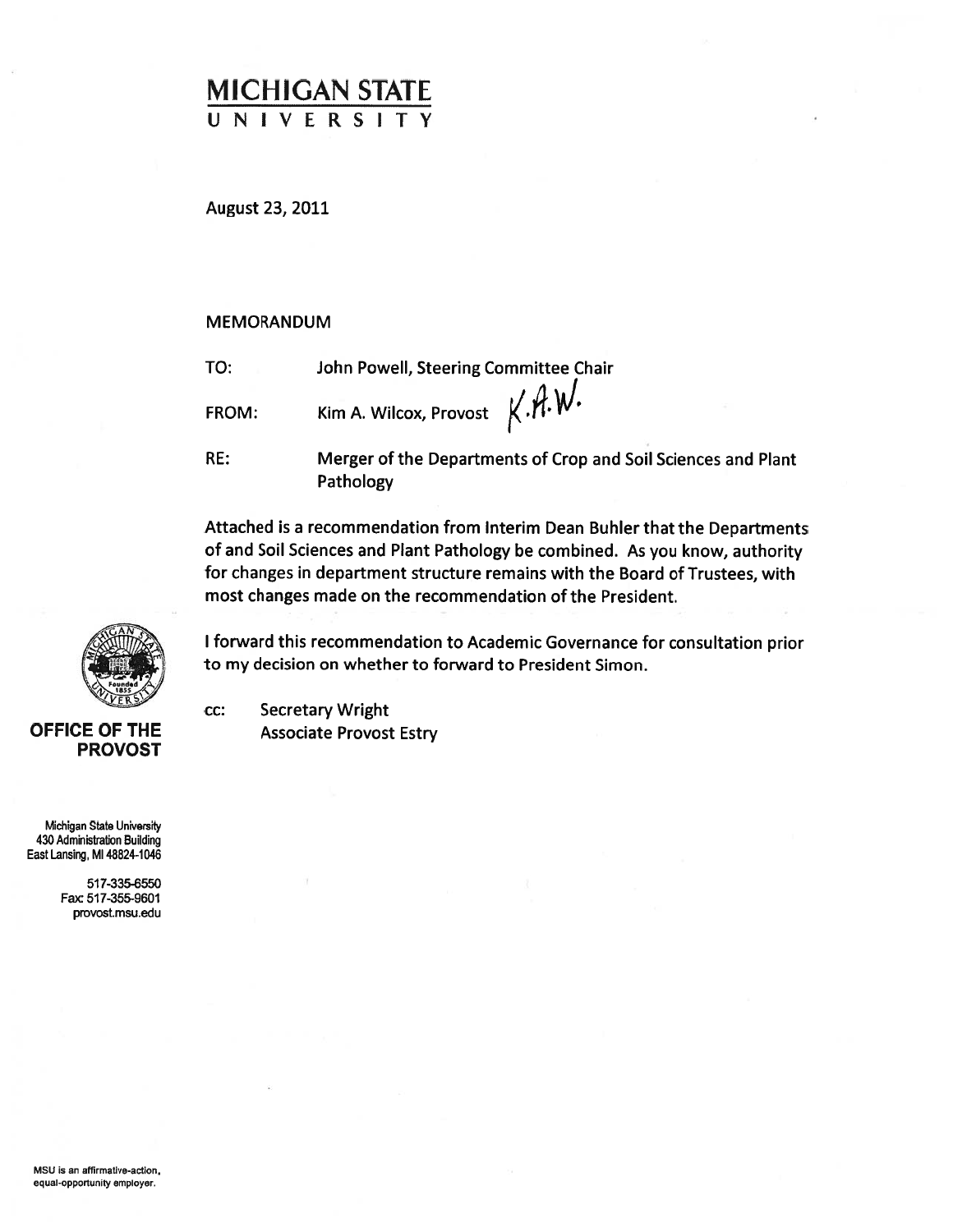## MICHIGAN STATE UNIVERSIT

August 22, 2011

# RECENED AUG 22 2011 OFFICE OF THE PROVOST

Kim Wilcox Provost and Vice President for Academic Affairs 430 Administration Building Campus

Dear Provost Wilcox,

The Department of Crop and Soil Sciences and the Department of Plant Pathology have engaged in preliminary discussions regarding <sup>a</sup> merger to form <sup>a</sup> new department. The faculty and leadership of each department are enthusiastic about this possibility. I am supportive of the integration plan and we are now prepared to move ahead.

I reques<sup>t</sup> that the current departments be formally dissolved and the new, integrated department be formed effective July 1, 2012. It is important that the new department maintain the disciplinary strengths and identities that have served the current departments. We must also use this opportunity to forge new connections that will make this department <sup>a</sup> centerpiece for the CANR and for the plant, soil and plant microbe sciences at MSU.

As the College of Agriculture and Natural Resources prepares to evaluate the overall curriculum, <sup>I</sup> view this as an opportunity for the newly integrated department to evaluate the current curricula and course offerings in the plant sciences. The goal will be two-fold: 1) To develop and deliver <sup>a</sup> curriculum that will suppor<sup>t</sup> the needs and interests of current and future students, and 2) To develop <sup>a</sup> complement of courses that will integrate well into other segments of the CANR curriculum.

I reques<sup>t</sup> that you and your office provide the guidance needed to begin this process, including the necessary input through Academic Governance.

During the 2011-12 Academic Year, the current departments and CANR will begin the integration process through the following steps:

1. Selection of <sup>a</sup> department name that reflects the integrated nature of the new unit.



### College of Agriculture and Natural Resources

Office of the Dean

Michigan State **University** 102 Agriculture Hall East Lansing, MI 48824-1039

517-355-0232 Fax: 517-353-9896 http://www.canr.msu.edu